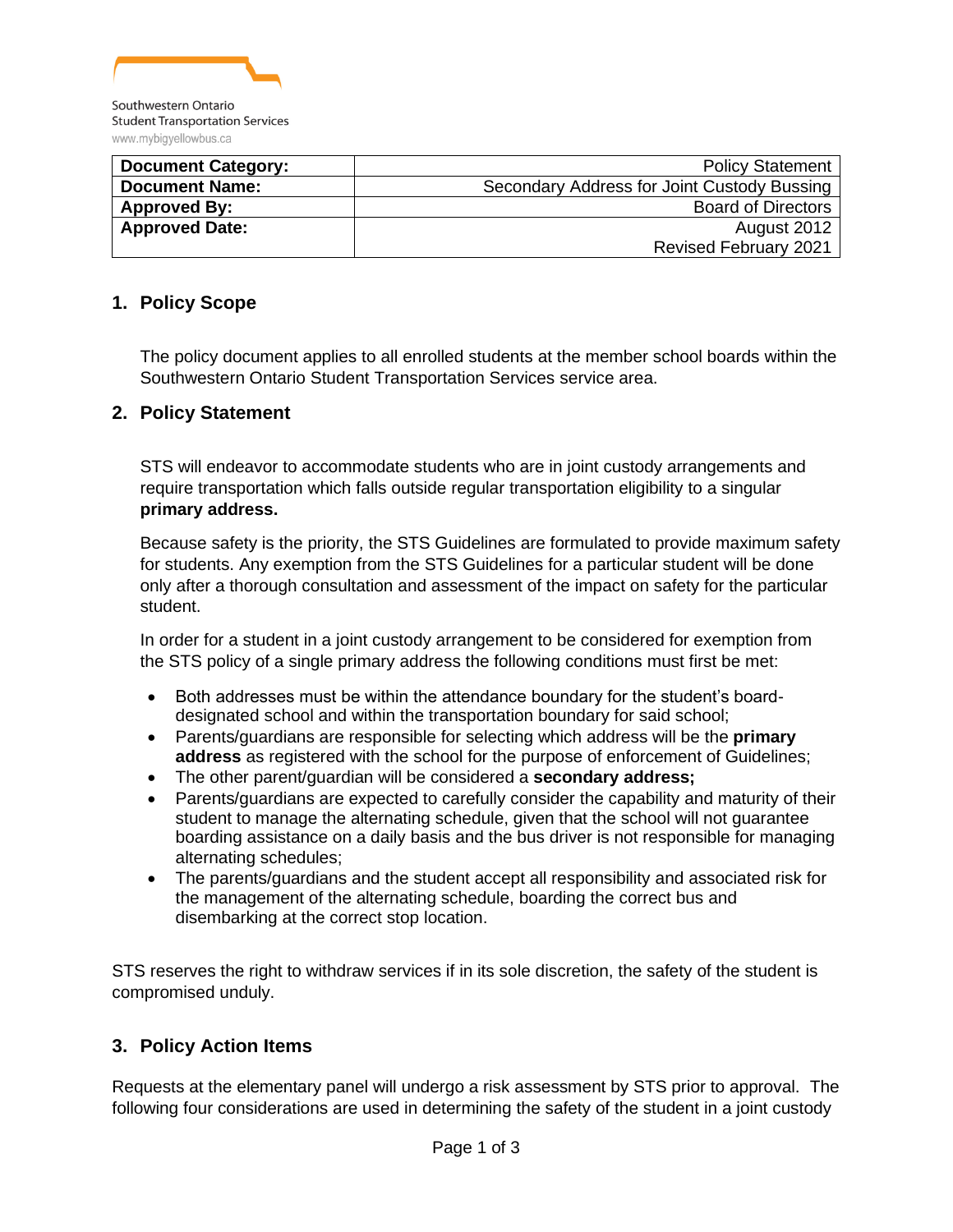

arrangement who is requesting an exemption from the STS Guidelines. These factors are reflected in the assessment process.

What is the nature of a possible safety risk?

*This analysis considers what could happen to the student that would be harmful for the student because the student does not have a daily consistent bus pick up and drop off stop each day.*

What is the severity of a possible safety risk?

*This analysis considers the seriousness of the potential harm to the student because there is not a consistent pick up and drop off stop each day.*

What is the probability of the safety risk?

*This analysis considers the likelihood that a safety risk would actually occur.*

What is the scope of the risk?

#### *This analysis considers how harm could affect other people.*

Where there is uncertainty in the information provided by the parents/guardians, STS has the final discretion in determining the ability of the school and/or bus company(ies) to accommodate the requests for transportation arrangements which are exemptions to the STS Guidelines. To complete the assessment, STS will contact the school Principal for input regarding impact at the school level.

If all conditions are met and it is deemed appropriate to allow an exemption to the STS Guidelines, STS will process the request and notify the stakeholders,

### **4. Terms and Conditions \***

- The parents/guardians must complete the form and **both signatures are required for consideration.**
- STS will review the information contained on the form and may contact either parent/guardian for more information if required.
- The application form for must be submitted annually.
- If a change or cancellation to approved arrangements is required, it is the responsibility of the parent/guardian to complete a new application form with a minimum of 2 weeks' notice.
- Once the request is made, STS will review the assessment and process the request as expeditiously as possible, noting the number of stakeholders involved and complexities of communications which may be required to properly assess the associated risks.
- Requests for elementary students require the submission of a weekly calendar with the completed form.
- For safety's sake, at the elementary level, preference is given to schedules that are consistent Monday through Friday.